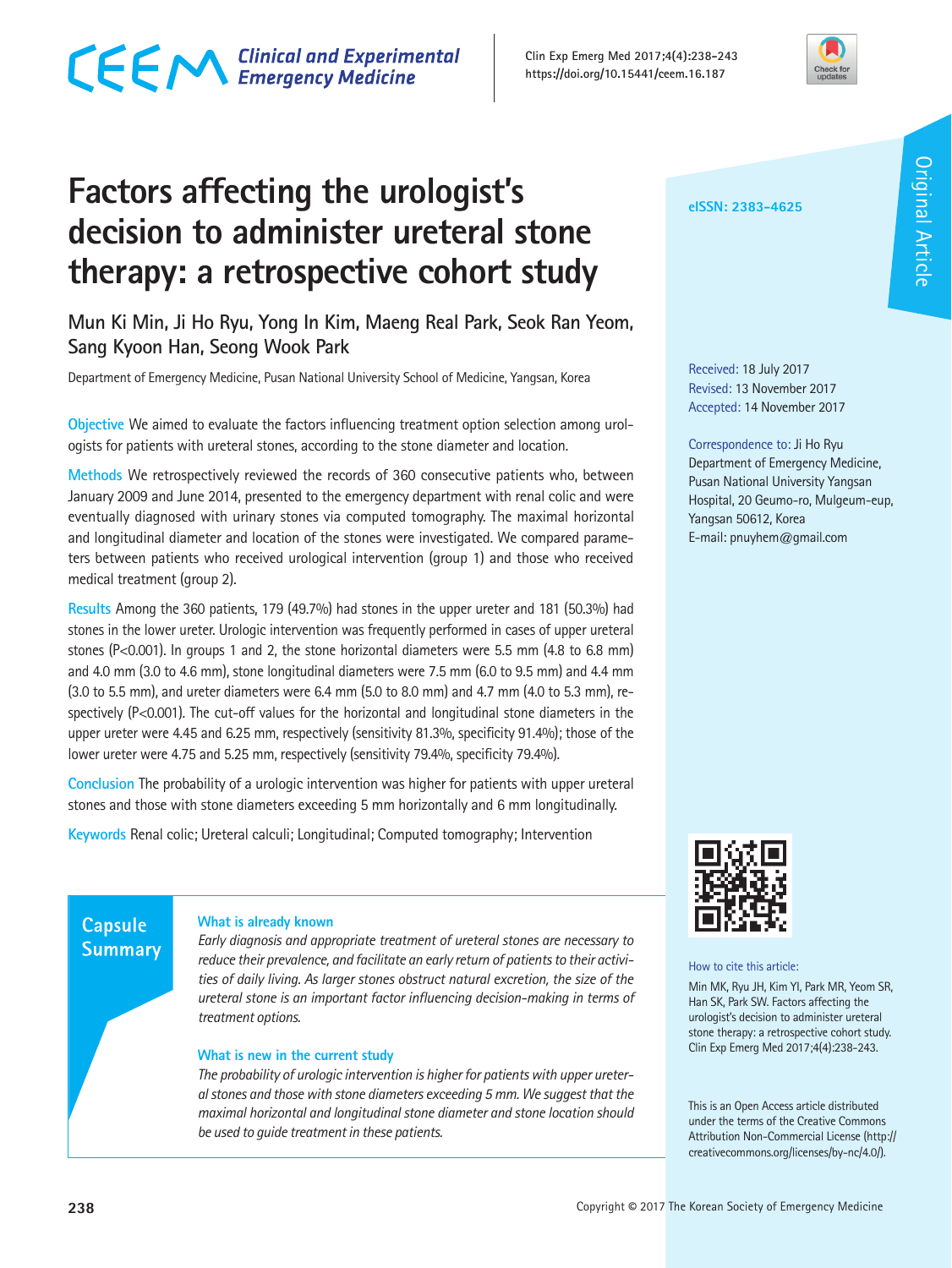### **INTRODUCTION**

Renal colic is often observed among patients presenting to the emergency department and is one of the common causes of acute flank pain. Renal colic occurs in 3% to 5% of the population and develops most often in people aged 30 to 50 years.<sup>1</sup> Early diagnosis and appropriate treatment of ureteral stones are necessary to reduce their prevalence and facilitate an early return to activities of daily living. As larger stones obstruct natural excretion, the size of the ureteral stone is an important factor in decision-making in terms of treatment direction.2-4 Hence, an accurate assessment of the maximum diameter of the ureteral stone is essential.

Ureteral stones can be round or elongated. Most elongated stones are vertically or longitudinally located. In a study that involved patients undergoing medical expulsive therapy, it was demonstrated that the longitudinal diameter of a stone was an important predictor of stone expulsion. It is therefore clinically important to always determine the size of a ureteral stone longitudinally.<sup>5</sup> Obtaining an accurate diagnosis is essential when patients are admitted to the emergency department with renal colic. Currently, non-contrast computed tomography (CT) is used to diagnose ureteral stones in patients with acute flank pain, and reportedly has almost 100% sensitivity and specificity.<sup>6-10</sup> Due to the recent use of multidirectional CT with enhanced resolution, clearer images can be obtained; moreover, coronal reconstruction CT enables the diagnosis of ureteral stone and assessment of its cross-sectional size with higher accuracy.11,12

Although treatment guidelines, based on the size of the stone are well established (mainly horizontal diameter) $i^{2-5}$  there are still only a few ongoing studies on the treatment guidelines in relation to the location and vertical diameter of the stone. There is a paucity of information on the relevant treatment options for ureteral stones based on their size and location.

Therefore, in the present study, we aimed to evaluate the influence of the location and size of the ureteral stones on the treatment option selection among urologists. In addition, we classified stones according to their locations (upper or lower ureter) and compared the differences in treatment according to the size of the stones at each location. The objective was to add to existing knowledge that would help urologists in selecting among treatment options in the emergency department.

### **METHODS**

We retrospectively reviewed the medical records of adult patients (aged  $\geq$  18 years) with ureteral stones, admitted to the emergen-

## CEEM

cy department of a single medical center, between January 2009 and June 2014. We excluded patients aged <18 years, those with a history of a ureteral stone or kidney stone, those with multiple stones occurring bilaterally, those who were not followed up as outpatients, and those who did not undergo CT examination during admission. Institutional review board of Pusan National University Yangsan Hospital approval was obtained for the study (05-2015-103). The informed consent was waived.

Patient sex, age, history of ureteral stones, CT findings, and a type of treatment during outpatient follow-up were examined. In addition, the location of ureteral stones (upper or lower ureter) and the horizontal and longitudinal diameters of ureteral stones were measured using cross-sectional CT images and coronal reconstruction CT images, respectively.

With regard to ureteral stone size, the horizontal diameter was defined as the largest diameter measured on cross-sectional CT, whereas the longitudinal diameter was defined as the largest diameter obtained via coronal reconstruction CT. The location of the stone was identified as the upper ureter (from the ureteropelvic junction to the ureter, crossing over the external iliac vessels) or the lower ureter (from the ureter crossing over the external iliac vessels to the ureterovesical junction). These were measured by a single emergency physician to reduce errors.

Patients who underwent urologic intervention such as extracorporeal shock wave lithotripsy, ureteroscopy, and percutaneous nephrostomy were assigned to the urologic intervention group (group 1) and patients who underwent medical conservative therapy such as non-steroidal anti-inflammatory drugs, antispasmodics, α-antagonists, and fluid therapy were assigned to the medical treatment group (group 2). Patients diagnosed with ureteral stones in the emergency room returned home after pain management. The final decision regarding treatment was made by the urologist during the follow up period in the urologic outpatient clinic.

With regard to the primary results, the horizontal and longitudinal diameters of the ureteral stones were compared between groups. With regard to the secondary results, the location of ureteral stones in the ureter was determined. Moreover, the horizontal and longitudinal diameters of the stones were compared according to their location.

CT images were obtained via a 64-helical multidirectional CT system (Siemens Healthcare, Erlangen, Germany) and were viewed using the picture archiving and communicating system (Marosis; Infinite, Seoul, Korea).

Statistical analyses were performed using IBM SPSS Statistics ver. 23 (IBM Corp., Armonk, NY, USA). The t-test and the Mann-Whitney test were used for the analysis of continuous variables,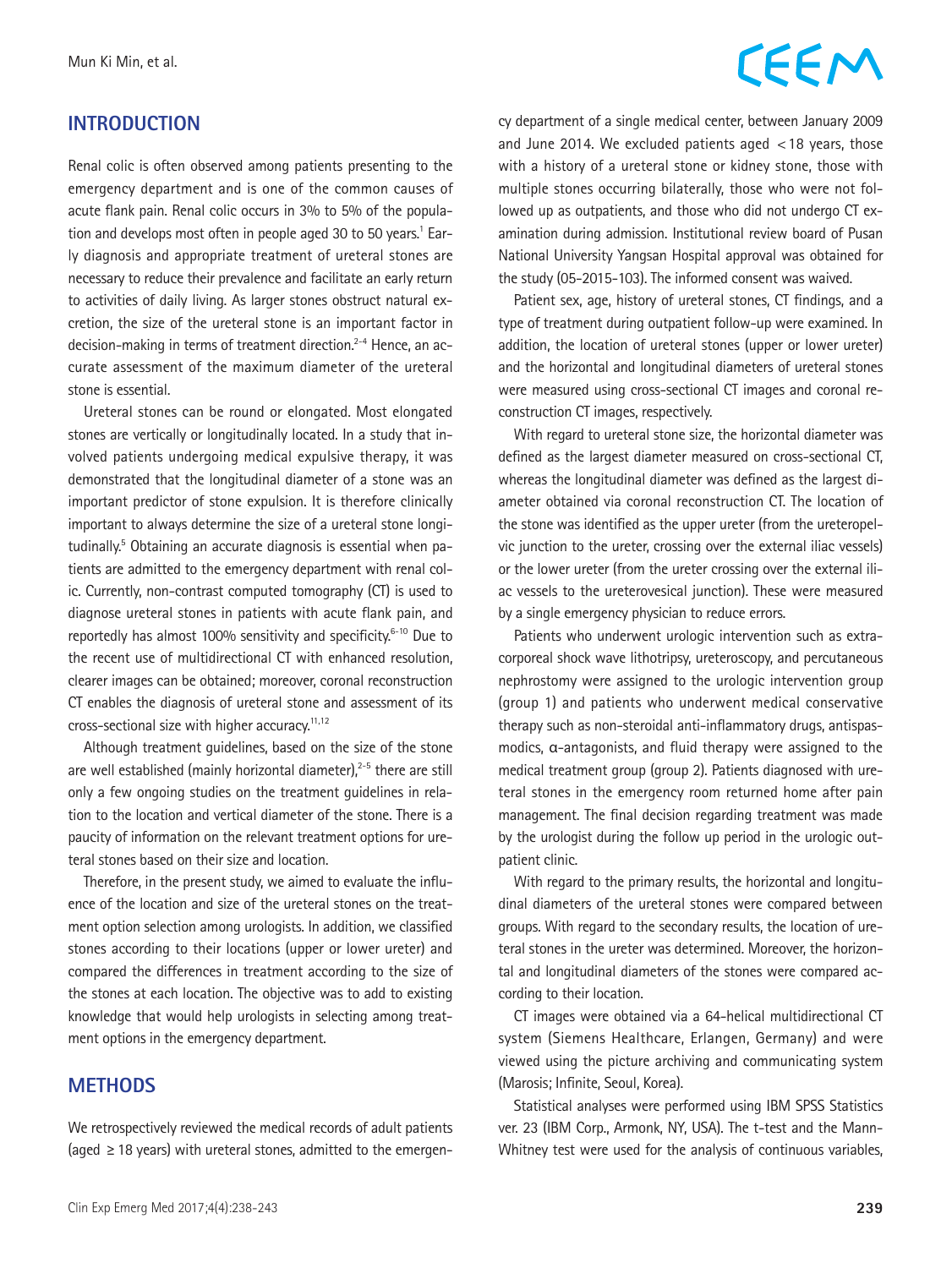# CEEM

stones was 5.4±3.9 mm, the mean longitudinal diameter of ureteral stones was 6.7±3.5 mm, and the mean ureteral diameter

The median values of the horizontal and longitudinal diameters (primary measurement results) were higher in the urologic intervention group than in the medical treatment group (median horizontal diameter: 5.5 mm [range, 4.8 to 6.8 mm] in group 1 and 4.0 mm [range, 3.0 to 4.6 mm] in group 2, P<0.001; median longitudinal diameter: 7.5 mm [range, 6.0 to 9.5 mm] in group 1 and 4.4 mm [range, 3.0 to 5.5 mm] in group 2, P<0.001). The differences were statistically significant in both groups (Table 2).

was  $5.9 \pm 2.1$  mm (Table 1 and Fig. 1).

whereas the chi-square test was used for the analysis of categorical variables. Decision-making with regard to treatment option, based on the horizontal and longitudinal diameters as well as the location of the stone, was investigated using the receiver-operating characteristic (ROC) curve, and the cut-off value, sensitivity, and specificity were compared. The ROC curve and the cut-off value were performed using the R program. A P-value of  $< 0.05$ was considered to indicate statistical significance.

## **RESULTS**

Herein, 1,160 patients were admitted and diagnosed with ureteral stones during the study period; of these, 360 were finally included in this study after excluding patients based on the exclusion criteria. Of these 360 patients, 238 (66.1%) were male and 122 (33.9%) were female. The mean age of patients was 50.5 ±13.6 years. An upper ureteral stone was detected in 179 patients (49.7%) and a lower ureteral stone was detected in 181 patients (50.3%). A total of 216 patients (60%) were assigned to group 1 and 144 patients (40%) were assigned to group 2. Based on the CT findings, the mean horizontal diameter of the ureteral

| Table 1. Demographic and clinical characteristics of the patients |  |  |  |
|-------------------------------------------------------------------|--|--|--|
|-------------------------------------------------------------------|--|--|--|

| Variable                                                  | Frequency                       |
|-----------------------------------------------------------|---------------------------------|
| No. of patients<br>Men<br>Women                           | 360<br>238 (66.1)<br>122 (33.9) |
| Age (yr)                                                  | $50.5 \pm 13.6$                 |
| Location of ureter stones<br>Upper ureter<br>Lower ureter | 179 (49.7)<br>181 (50.3)        |
| Intervention option<br>Group 1 <sup>a)</sup><br>Group 2b) | 216(60.0)<br>144 (40.0)         |
| Horizontal diameter (mm)                                  | $5.4 \pm 3.9$                   |
| Longitudinal diameter (mm)                                | $6.7 \pm 3.5$                   |
| Ureter diameter (mm)                                      | $5.9 \pm 2.1$                   |

Values are presented as number (%) or mean±standard deviation.<br><sup>a)</sup>Patients who underwent urologic intervention. <sup>b</sup>)Patients who received medical treatment.

group and 37 patients in the medical treatment group had an upper ureteral stone, whereas 74 patients in the urologic inter-

vention group and 107 patients in the medical treatment group had a lower ureteral stone. Urologic intervention was therefore, more common among patients with an upper ureteral stone (P<0.001) (Table 2).

With regard to the location of the ureteral stone (secondary measurement results), 142 patients in the urologic intervention

Based on a ROC curve analysis, the cut-off value for the horizontal stone diameter was found to be 4.75 mm, with a sensitivity of 80.6%, specificity of 75.5%, and area under curve (AUC) of 0.85 (95% confidence interval [CI], 0.82 to 0.94), whereas the cut-off value for the longitudinal stone diameter was found to be 5.65 mm, with a sensitivity of 81.3%, specificity of 81.5%, and



**Fig. 1.** Study enrollment. <sup>a)</sup>Patients who underwent urologic intervention. b)Patients who received medical treatment.

**Table 2.** Comparison of group 1 and 2 patients in relation to diameters and location of stones

|                            | Group $1^{\text{a}}$ | Group $2^{b}$  | P-value |
|----------------------------|----------------------|----------------|---------|
| Horizontal diameter (mm)   | $5.5(4.8-6.8)$       | $4.0(3.0-4.6)$ | < 0.001 |
| Longitudinal diameter (mm) | $7.5(6.0-9.5)$       | $4.4(3.0-5.5)$ | < 0.001 |
| Ureter diameter (mm)       | $6.4(5.0-8.0)$       | $4.7(4.0-5.3)$ | < 0.001 |
| Location                   |                      |                |         |
| Upper ureter               | 142 (39.4)           | 37(10.3)       | < 0.001 |
| Lower ureter               | 74 (20.6)            | 107(29.7)      |         |

Values are presented as median (interquartile range) or number (%).

a)Patients who underwent urologic intervention. b)Patients who received medical treatment.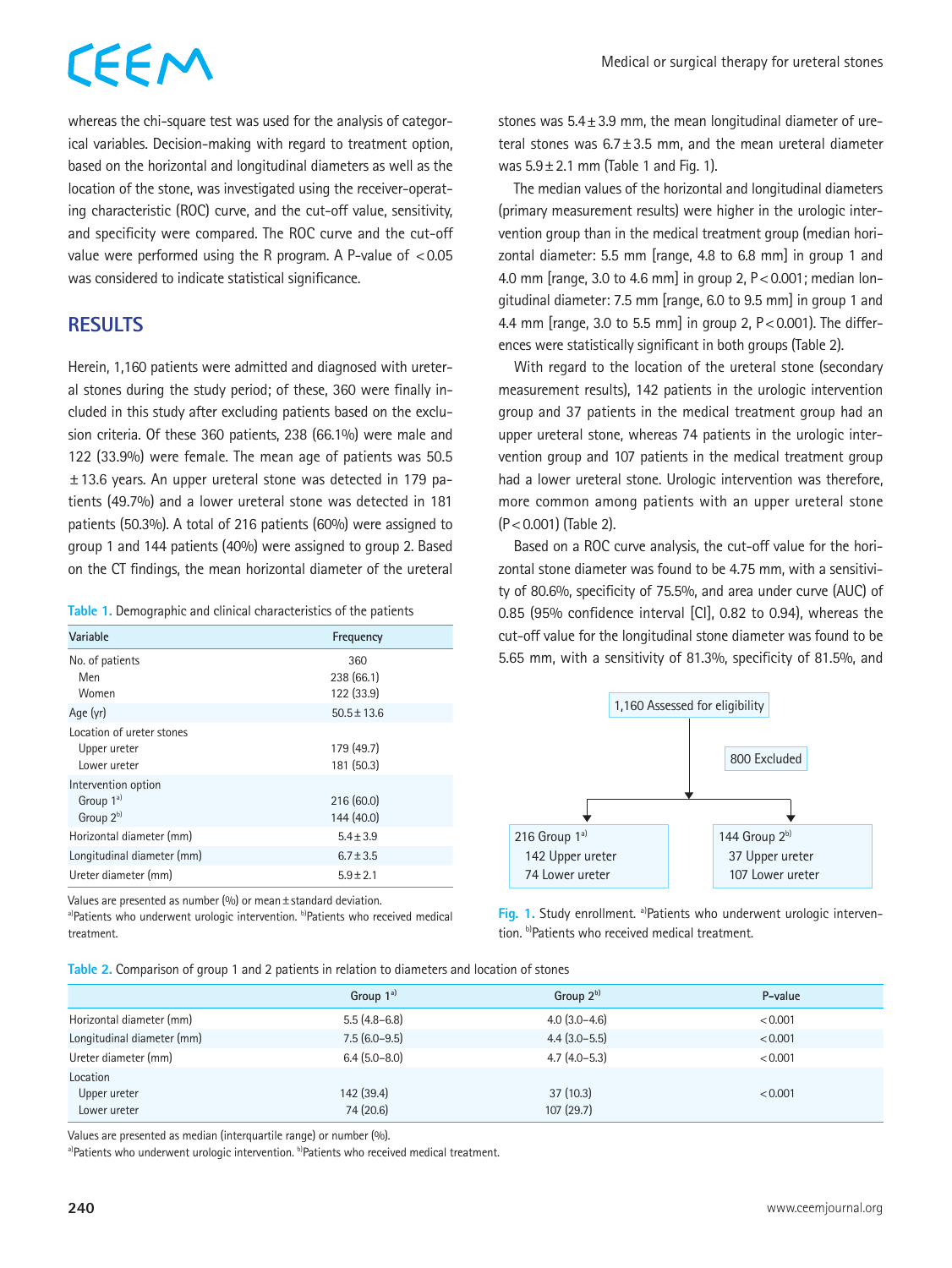

**Fig. 2.** Receiver operating characteristic curves of receiving urologic intervention based on horizontal diameter and longitudinal diameter of the ureter stone. AUC, area under the curve.

AUC of 0.87 (95% CI, 0.83 to 0.91) (Fig. 2). This showed good discrimination.

ROC curve analysis conducted separately for the upper and lower ureteral stones showed the following results. For the upper ureteral stone diameter, the cut-off values were 4.45 and 6.25 mm, with sensitivities of 81.3% and 91.4%, specificities of 83% and 78.9%, and AUC of 0.88 (95% CI, 0.82 to 0.94) and 0.89 (95% CI, 0.83 to 0.93) for horizontal and longitudinal diameters, respectively. For the lower ureteral stone diameter, the cut-off values were 4.75 and 5.25 mm, with sensitivities of 79.4% and 79.4%, specificities of 76.3% and 73%, and AUC of 0.82 (95% CI, 0.75 to 0.88), 0.82 (95% CI, 0.75 to 0.88) according to the horizontal and longitudinal diameter, respectively. These showed good discrimination as well.

### **DISCUSSION**

A decision regarding treatment option (whether to perform urologic intervention or medical treatment) is important for patients admitted to the emergency department who present with symptoms related to ureteral stones. A critical factor in choosing an optimal treatment option is the maximum diameter of a stone, which is inversely proportional to the probability of natural expulsion of the stone.<sup>2,3,13</sup> Urologic interventions such as extracorporeal shock wave lithotripsy, percutaneous nephrostomy, ureteroscopy, and open surgery can cause various complications including bleeding, puncture, injury to the kidney, and ureteral stenosis. The maximum diameter of the ureteral stone should therefore be used to guide decision-making with regard to primary treatment options and minimize the prevalence of complications.<sup>13,14</sup>

## EEM

Several studies have described the effectiveness of non-contrast CT and consider it as an optimal approach for the prompt diagnosis of patients admitted to the emergency department with renal colic.<sup>15-17</sup> Non-contrast CT images provide information on not only the location and size of the stone, but also, on internal indices such as the degree of ureteral stenosis, hydronephrosis, hydroureter, and inflammation around the kidney. As treatment options can differ based on variation in ureteral stone size by 1 to 2 mm, an accurate assessment of stone size is essential for obtaining vital information for treatment. A previous study has demonstrated that the horizontal diameter of a ureteral stone is smaller on cross-sectional CT images than on actual examination in 37% of cases, $18$  whereas another study has reported that the longitudinal diameter of the stone measured on crosssectional CT images is larger than that measured via actual examination by 30% to 50%.<sup>19,20</sup> Hence, the longitudinal diameter of a ureteral stone measured using coronal reconstruction CT images can yield more accurate measurements and can aid in decision-making in terms of treatment option;<sup>18</sup> in fact, Lee et al.<sup>5</sup> indicated that the longitudinal stone diameter measured on coronal reconstruction CT images is a critical predictor of natural expulsion of stones.

Dalrymple et al.<sup>21</sup> reported that 77% of ureteral stones with a diameter of <5 mm, 60% of ureteral stones with a diameter between 5 and 7 mm, and only 39% of ureteral stones with a diameter >7 mm were naturally excreted; moreover, they found that urologic intervention was necessary for ureteral stones with a mean size of 6 mm, and that more than 80% of ureteral stones with a size of  $<$  4 mm were naturally excreted. Lee et al.<sup>5</sup> reported that more than 70% of upper and lower ureteral stones with a longitudinal diameter of <5 mm were naturally excreted, whereas less than 50% of upper and lower ureteral stones with a longitudinal diameter of >5 mm were naturally excreted. Similar findings were observed in the present study (Table 2). Only medical conservative treatment was performed if the horizontal and longitudinal diameters of ureteral stones and the ureteral diameter were <5 mm, whereas urologic intervention was more likely if these values were  $>5$  mm. Moreover, Fig. 1 shows that urologic intervention was more likely if the horizontal stone diameter was >4.75 mm (sensitivity 80.6%, specificity 75.5%) and the longitudinal diameter was >5.65 mm (sensitivity 81.3%, specificity 81%).

Stone location is also an important factor. Anatomically, the ureteropelvic junction, the portion of the ureter that crosses over the external iliac vessels, and the ureterovesical junction are known to be narrow and can easily be blocked.<sup>22</sup> A previous study reported that 35.7% of ureteral stones were located in the upper ureter and 63.1% were located in the lower ureter; moreover, a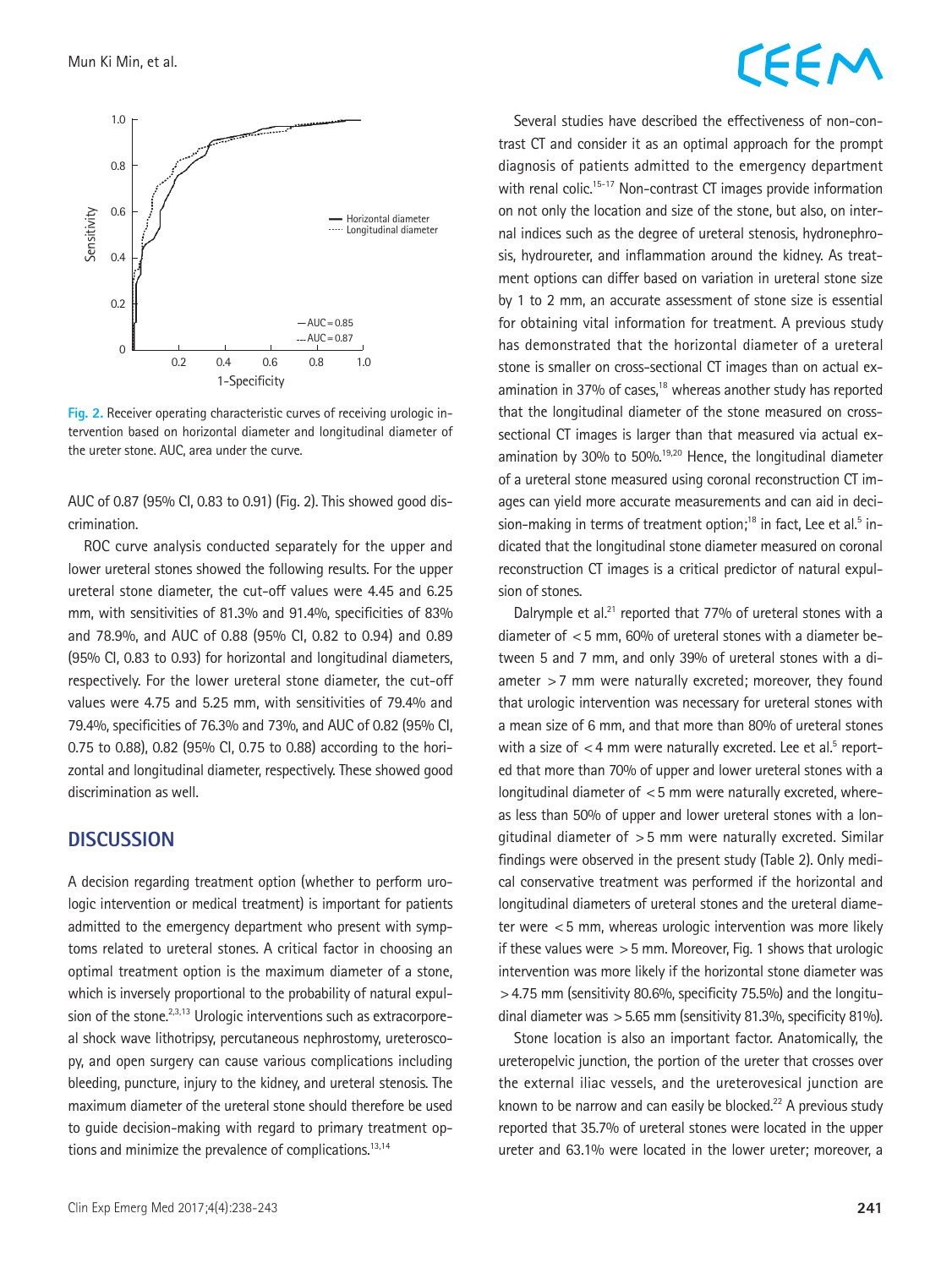# CEEM

reduced distance between the stone and the ureterovesical junction was associated with a smaller stone size, and the stones located in the ureterovesical junction were most often naturally excreted, as compared to stones located in other locations.<sup>23</sup> However, in the present study, an equivalent number of patients exhibited stones in the upper ureter (49.7%) and in the lower ureter (50.3%), and the patients with upper ureteral stones were more likely to undergo urologic intervention. Eisner et al.<sup>22</sup> reported that upper ureteral stones had larger horizontal and longitudinal diameters than lower ureteral stones; however, the findings of the present study differed from those of the study of the Eisner et al.<sup>22</sup> in that the horizontal diameter was larger for lower ureteral stones and the longitudinal diameter was larger for upper ureteral stones. As shown in Fig. 2, patients with upper ureteral stones were more likely to undergo urologic intervention if the horizontal stone diameter was  $>4.45$  mm (sensitivity 81.3%, specificity 83%) and longitudinal stone diameter was >6.25 mm (sensitivity 91.4%, specificity 78.9%), and patients with lower ureteral stones were more likely to undergo urologic intervention if the horizontal stone diameter was  $>4.75$  mm (sensitivity 79.4%, specificity 76.3%) and the longitudinal stone diameter was >5.25 mm (sensitivity 79.4%, specificity 73%). In addition, stones with a larger longitudinal diameter were more likely to be located in the upper ureter than in the lower ureter, making natural excretion of these stones more difficult. In conclusion, the longitudinal diameter is a critical factor in deciding whether or not urologic intervention is necessary.

The available options for treating ureteral stones include conservative therapy such as anti-inflammatory analgesics, α-antagonists, and fluid therapy or urologic interventions such as extracorporeal shock wave lithotripsy, percutaneous nephrostomy, and ureteroscopy. With regard to the treatment option, it is important to identify the location, size, and shape of the stone in order to decide on an appropriate treatment method.<sup>23</sup> Most ureteral stones with a diameter of <5 mm are naturally excreted within 4 weeks, and hence, treatment may only involve observation and management of symptoms such as pain in these cases.<sup>1,3</sup> In contrast, the stones with a diameter of  $>10$  mm require urologic interventions such as extracorporeal shock wave lithotripsy, ureteroscopy, and percutaneous nephrostomy.<sup>13</sup>

The present study has certain limitations. First, as the study was retrospectively conducted on patients from a single hospital, the findings cannot be generalized; a prospective multi-institute study will be needed in the future. Secondly, stone size was measured by a single individual, and hence, there may be some measurement bias. In addition, factors that affect urologic intervention (age; underlying disease; hematologic, urinary, and stool test findings; disease history) were not considered, and the study was conducted by mainly focusing on the size and location of ureteral stones, which could have produced bias. Fourth, we were unable to determine the treatments for patients who were not followed up as outpatients. Typically, the patients who are not followed up on as outpatients have a mild condition; their exclusion from the study may have influenced the study findings. Last but not least, since this study was retrospective in nature, we could not monitor the natural expulsion of stones. Therefore, the treatment was determined by the subjective judgment of the urologist without sufficient follow-up observation. This subjective view could result in errors.

The probability of receiving urologic intervention was higher for patients who had upper ureteral stones, as wells as for cases whose stone diameter exceeded 5 mm horizontally, and 6 mm longitudinally. The treatment option is determined by the location and size of the stone, as well as the measurement dimension (whether horizontal or longitudinal).

### **CONFLICT OF INTEREST**

No potential conflict of interest relevant to this article was reported.

### **ACKNOWLEGDMENTS**

This study was supported by a clinical grant of Pusan National University Yangsan Hospital in 2016.

### **REFERENCES**

- 1. Smith RC, Levine J, Rosenfeld AT. Helical CT of urinary tract stones. Epidemiology, origin, pathophysiology, diagnosis, and management. Radiol Clin North Am 1999;37:911-52.
- 2. Coll DM, Varanelli MJ, Smith RC. Relationship of spontaneous passage of ureteral calculi to stone size and location as revealed by unenhanced helical CT. AJR Am J Roentgenol 2002; 178:101-3.
- 3. Segura JW, Preminger GM, Assimos DG, et al. Ureteral Stones Clinical Guidelines Panel summary report on the management of ureteral calculi. The American Urological Association. J Urol 1997;158:1915-21.
- 4. Preminger GM, Tiselius HG, Assimos DG, et al. 2007 Guideline for the management of ureteral calculi. Eur Urol 2007;52: 1610-31.
- 5. Lee SR, Jeon HG, Park DS, Choi YD. Longitudinal stone diameter on coronal reconstruction of computed tomography as a